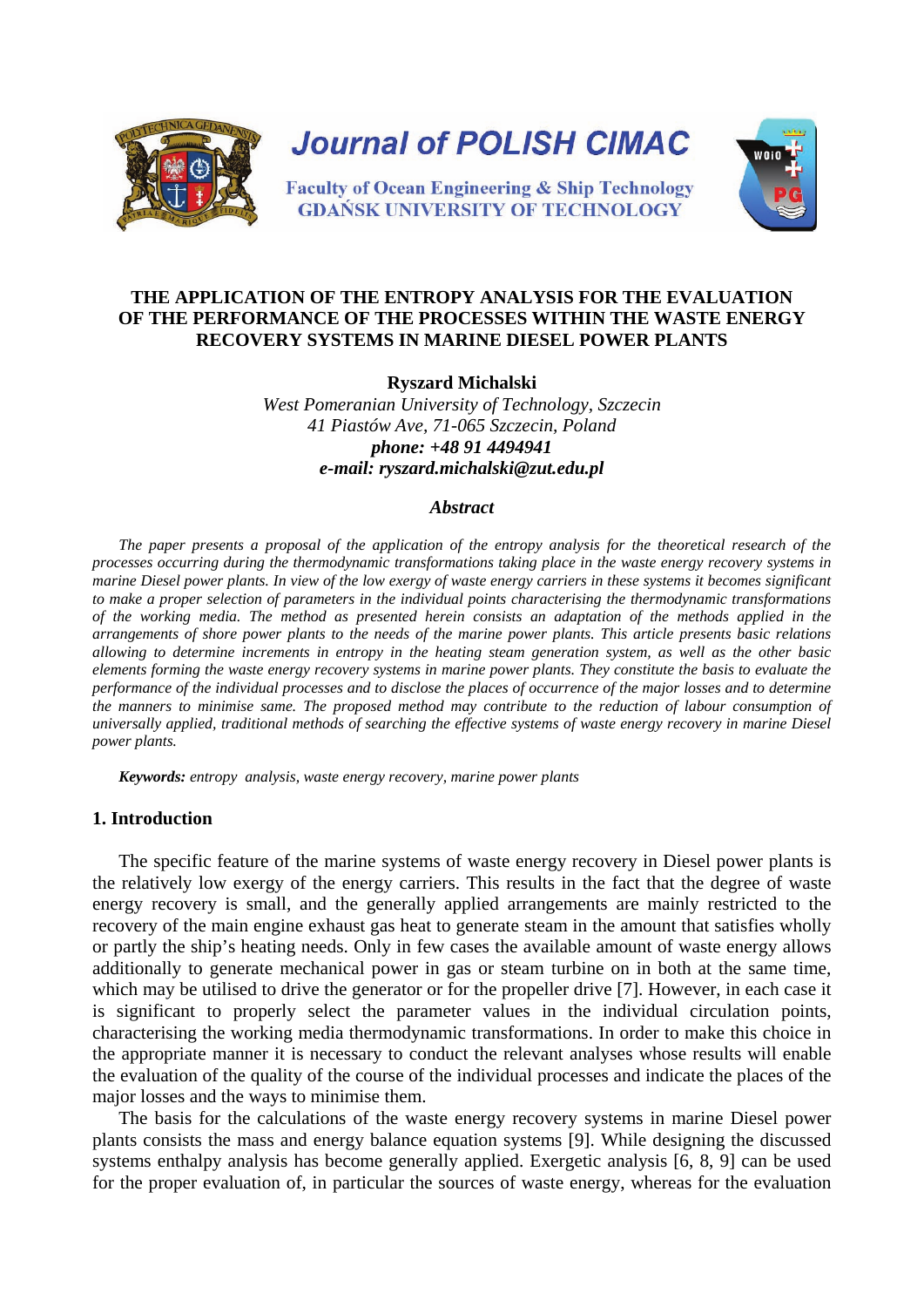of the performance quality of the processes taking place during system operation entropy analysis may be considered as the appropriate one. Such analysis is presently used not only at the design stage of new systems of shore power plants, but also to conduct the heat-flow diagnostics [5] or providing the guidelines for the modernisation directions of these power plants and evaluating the effects of their modernisation [2, 4].

The entropy analysis has not been found so far so generally useful for the designing of marine power plants. Nevertheless, it should be expected that as the solutions improving widely understood effectiveness of the marine power plants are sought, its application will turn also useful in this field. Thus this article consists an attempt to present the application of the basis of entropy analysis to the evaluation of the processes occurring in the systems and the elements forming the waste energy recovery systems in marine Diesel power plants.

The inspiration to present in this article the entropy method as a supporting tool in the complex analysis of waste energy recovery in marine Diesel power plants has been provided inter alia by the studies [2, 3, 4, 5]. The general methods of entropy increment minimisation during the processes of heat exchange and in power plants have also been referred to in [1]. Its elements have also been presented earlier by the author in [6, 8].

## **2. Entropy Analysis of Steam and Mechanical Energy Generation System**

Considering a significant similarity of marine systems of waste energy recovery, where water and steam are working media, to the shore systems of steam turbine power plant systems, the general model consisting the basis for the entropy analysis of engine exhaust gas heat recovery in marine Diesel power plants can also be presented by use of the specification contained in [3]. The figure 1 shows general diagram of the analysed part of the system.



*Fig 1. General diagram of the system of heat recovery of marine Diesel power plant engine exhaust gases*

This part under discussion has been separated by means of cover sheet  $K_1$ , marked in the figure with the interrupted line. The diagram shows: EGB – exhaust gas boiler; H – heaters; CC – condensate cooler behind the heaters;  $T -$  waste heat turbine;  $C -$  condenser of turbine outlet steam; FT – feed tank (hotwell); CP – condensate pump; FP – feed pump.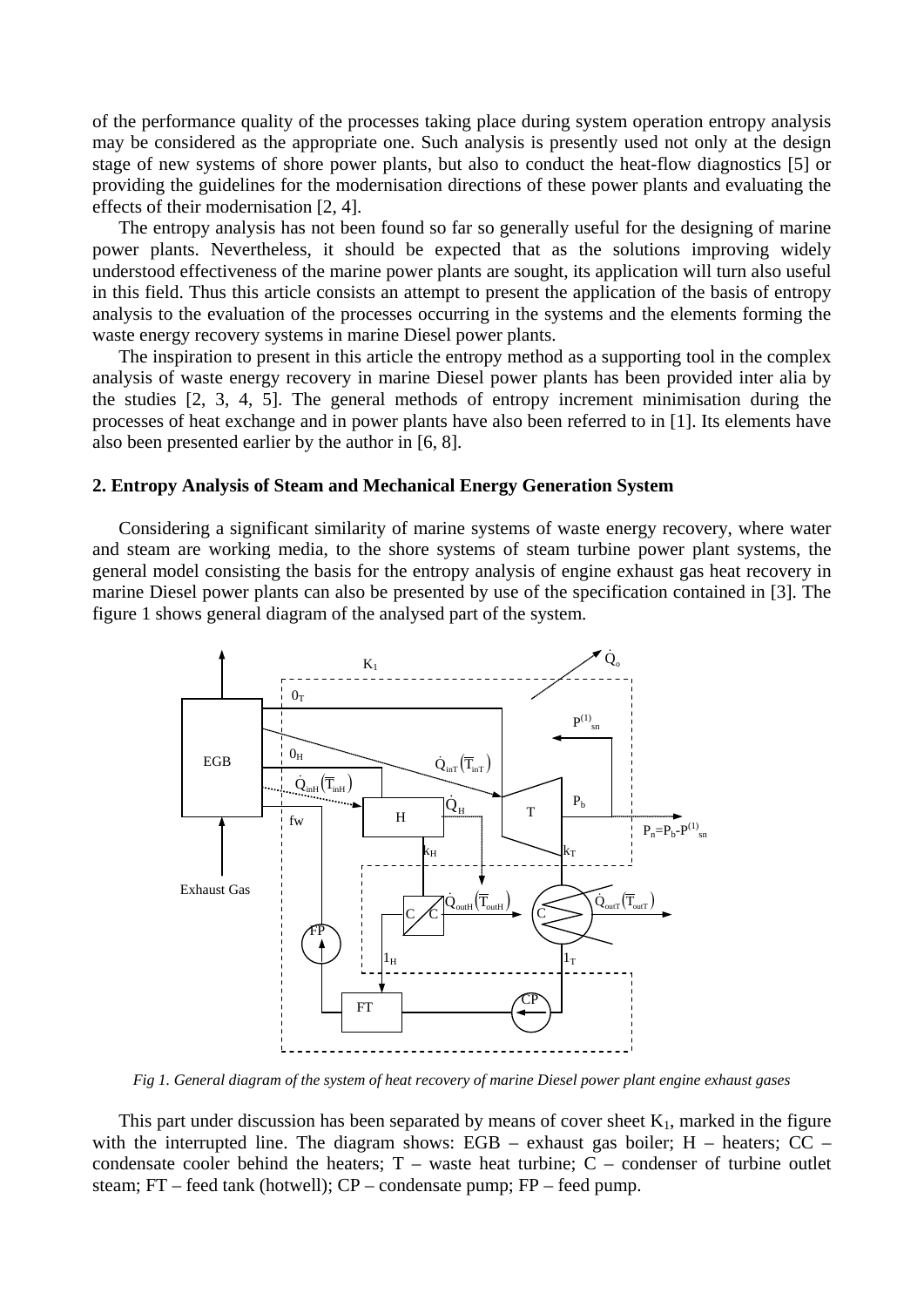Outside the cover sheet there are: waste heat boiler, condensate cooler and steam condenser. Processes taking place in these elements can be a subject of separate analysis which basis have been referred to in the further part of this paper.

By use of denominations applied in the figure 1 the energy balance within the cover sheet can be presented by means of the equation:

$$
\dot{Q}_{inH} + \dot{Q}_{inT} - \dot{Q}_{outH} - \dot{Q}_{outT} - \dot{Q}_{o} = \dot{Q}_{H} + P^{(b)} - P_{sn}^{(1)} = \dot{Q}_{H} + P_{n}
$$
\n(1)

where:

 $\dot{Q}_{inH}$  - heat flux supplied to the marine heating system within cover sheet,

 $\dot{Q}_{inT}$  - heat flux supplied to the turbocharger within cover sheet,

 $\dot{Q}_{\text{outH}}$  - heat flux carried out of ship's heating system by the condensate cooler,

 $Q_{\text{outT}}$  - heat flux carried out from the turbine by the condenser,

 $\dot{Q}_{o}$  - heat flux exchanged by the system with the environment (heat losses to the environment,

 $\dot{Q}_{H}$  - usable heat flux transferred to shipboard heaters,

 $P^{(b)}$  - (gross) power of generator driving turbine,

 $P_{sn}^{(1)}$  - own needs of the processes taking place within cover sheet,

 $P_n$  - (net) power of turbocharger.

The sum of entropy generated within cover sheet can be determined as:

$$
\dot{m}_{0H}(s_{fw} - s_{0H}) + \dot{m}_{0T}(s_{fw} - s_{0T}) - \dot{m}_{kH}(s_{1H} - s_{kH}) - \dot{m}_{kT}(s_{1T} - s_{kT}) + \dot{S}_{o} = \dot{S}_{gen}
$$
 (2)

where:

 $\dot{m}_{OH}$ ,  $\dot{m}_{KH}$  - working medium fluxes at the heater inlet/outlet, respectively,

 $\dot{m}_{0T}$ ,  $\dot{m}_{kT}$  - working medium fluxes at the turbine inlet/outlet, respectively,

 $s_{fw}$  - specific entropy of boiler supply water,

 $S_{0H}$ ,  $S_{0T}$  - specific entropy of working medium at inlet/outlet of heaters and turbine, respectively,

 $s_{kH}$ ,  $s_{kT}$  - specific entropy of working medium at the outlet of heaters and turbine,

 $S_{1H}$ ,  $S_{1T}$  - specific entropy of working medium at the outlet of heating steam condensate cooler and condenser, respectively,

 $\dot{S}_{o}$  - increase of entropy fluxes related with the  $\dot{Q}_{o}$  loss,

 $\dot{S}_{gen}$  - the sum of entropy generated in the processes taking place within cover sheet.

It should be noted that:

$$
\dot{Q}_{inH} = \dot{m}_{0H} (h_{0H} - h_{fw}), \qquad (3), \qquad \dot{Q}_{inT} = \dot{m}_{0T} (h_{0T} - h_{fw}), \qquad (4)
$$

$$
\dot{Q}_{\text{outH}} = \dot{m}_{\text{OH}} \left( h_{\text{kH}} - h_{\text{IH}} \right), \qquad (5), \qquad \dot{Q}_{\text{outT}} = \dot{m}_{\text{OT}} \left( h_{\text{kT}} - h_{\text{IT}} \right). \qquad (6)
$$

The average entropy temperatures for the heat flux flows in the individual system elements are defined as: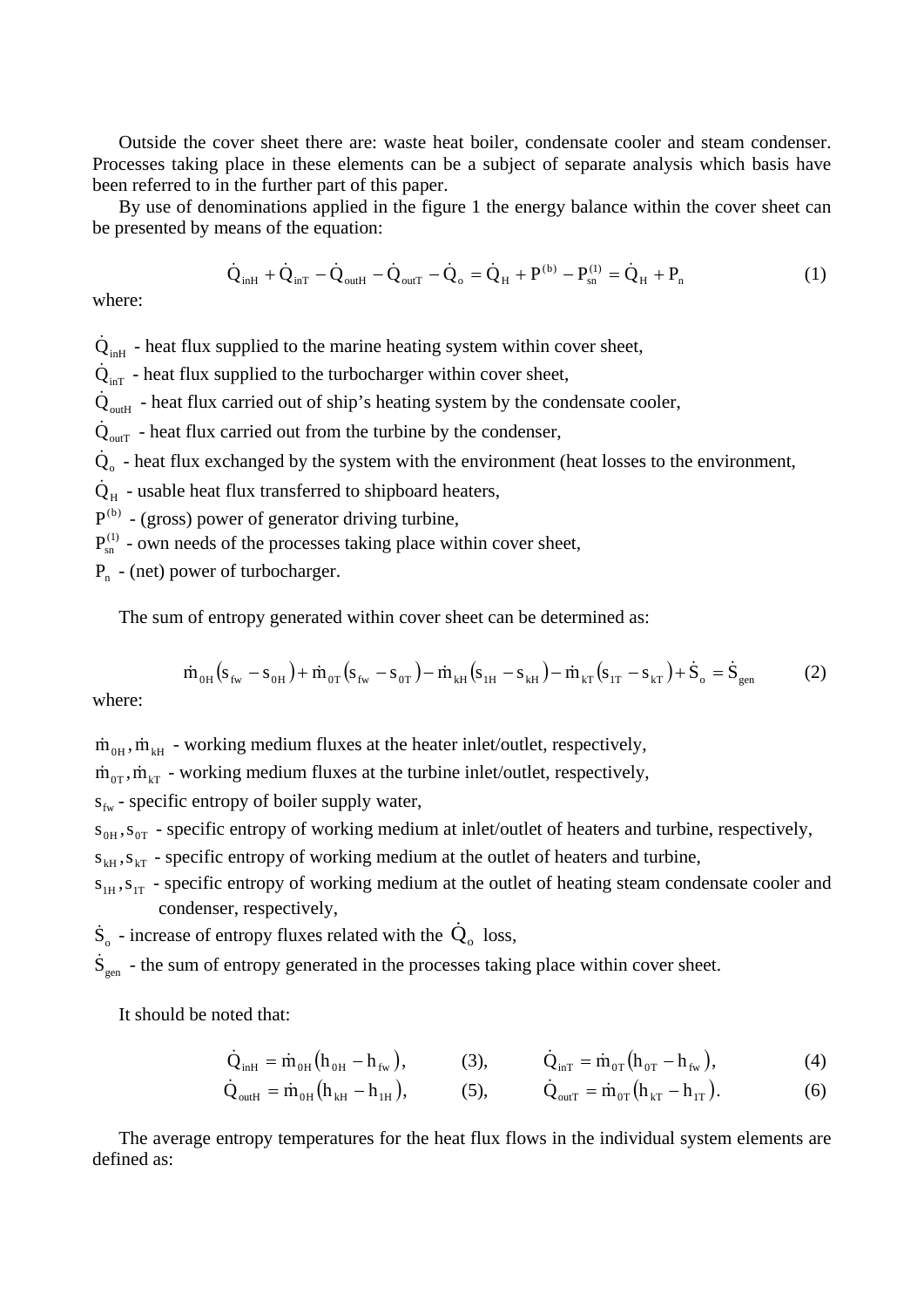$$
\overline{T}_{\text{inH}} = \frac{h_{\text{OH}} - h_{\text{fw}}}{s_{\text{OH}} - s_{\text{fw}}},
$$
\n(7) 
$$
\overline{T}_{\text{inT}} = \frac{h_{\text{OT}} - h_{\text{fw}}}{s_{\text{OT}} - s_{\text{fw}}},
$$
\n(8)

$$
\overline{T}_{outH} = \frac{h_{kH} - h_{1H}}{s_{kH} - s_{1H}},
$$
\n(9) 
$$
\overline{T}_{outT} = \frac{h_{kT} - h_{1T}}{s_{kT} - s_{1T}},
$$
\n(10)

where:

- $h_{0H}$ ,  $h_{0T}$  specific enthalpy values of working media at the inlet to heaters and turbine, respectively,
- $h_{kH}$ ,  $h_{kT}$  specific enthalpy values of working media at the outlet of the heaters and turbine, respectively,
- $h_{1H}$ ,  $h_{1T}$  specific enthalpy values of working media at the outlet from heating steam condensate cooler and turbine steam condenser, respectively,

 $h_{fw}$  - specific enthalpy of boiler supply water.

By the application of the equations  $(2) \div (10)$  the sum of the generated entropy fluxes in the processes taking place within the cover sheet can be determined as:

$$
\dot{S}_{gen} = -\frac{\dot{Q}_{inH}}{\overline{T}_{inH}} + \frac{\dot{Q}_{outH}}{\overline{T}_{outH}} - \frac{\dot{Q}_{inT}}{\overline{T}_{inT}} + \frac{\dot{Q}_{outT}}{\overline{T}_{outT}} + \dot{S}_{o}. \qquad (11)
$$

While eliminating by equation (1)  $\dot{Q}_{\text{outT}}$  from the equation (11), the sum of entropy fluxes in the discussed processes can also be expressed by the equation:

$$
\dot{S}_{gen} = -\frac{\dot{Q}_{inH}}{\overline{T}_{inH}} + \frac{\dot{Q}_{outH}}{\overline{T}_{outH}} - \frac{\dot{Q}_{inT}}{\overline{T}_{inT}} + \frac{\dot{Q}_{inH} + \dot{Q}_{inT} - \dot{Q}_{o} - \dot{Q}_{outH} - \dot{Q}_{H} - P_{n}}{\overline{T}_{outT}} + \dot{S}_{o}
$$
(12)

From the equation (12) it results that the total entropy flux generated in the analysed system of heat recovery depends not only on the value of heat fluxes but on average entropy temperatures within the process of heat flow in the individual system elements. This property should be considered during the system designing, inter alia while adopting the adequate values of working media parameters in the individual equipment. However it should be noted that the minimising of entropy flux increments results directly in the reduction of the system operating costs, nevertheless it is related with the increase of the investment outlays. Although it is already a cliché to state that the decision-making processes while designing marine power plants should be supported by a complex multicriteria analysis, it is still worthwhile to emphasise this necessity.

By using the equation (12) the power of water heat turbocharger possible to achieve can be determined with the assumed circulation parameters:

$$
P_{n} = \dot{Q}_{inT} \left( 1 - \frac{\overline{T}_{outT}}{\overline{T}_{inT}} \right) - \dot{Q}_{H} - \dot{Q}_{o} - \overline{T}_{outT} \left( \dot{S}_{gen} - \dot{S}_{o} \right) - \dot{Q}_{outH} \left( 1 - \frac{\overline{T}_{outT}}{\overline{T}_{outH}} \right) - \frac{\dot{Q}_{inH} \overline{T}_{outT}}{\overline{T}_{inH}} \tag{13}
$$

The equation (13) allows to determine the actual achievable power output of waste heat turbocharger. Its first part shows maximum achievable value of this power output under assumption that the entire heat flux would be used for the production of mechanical energy and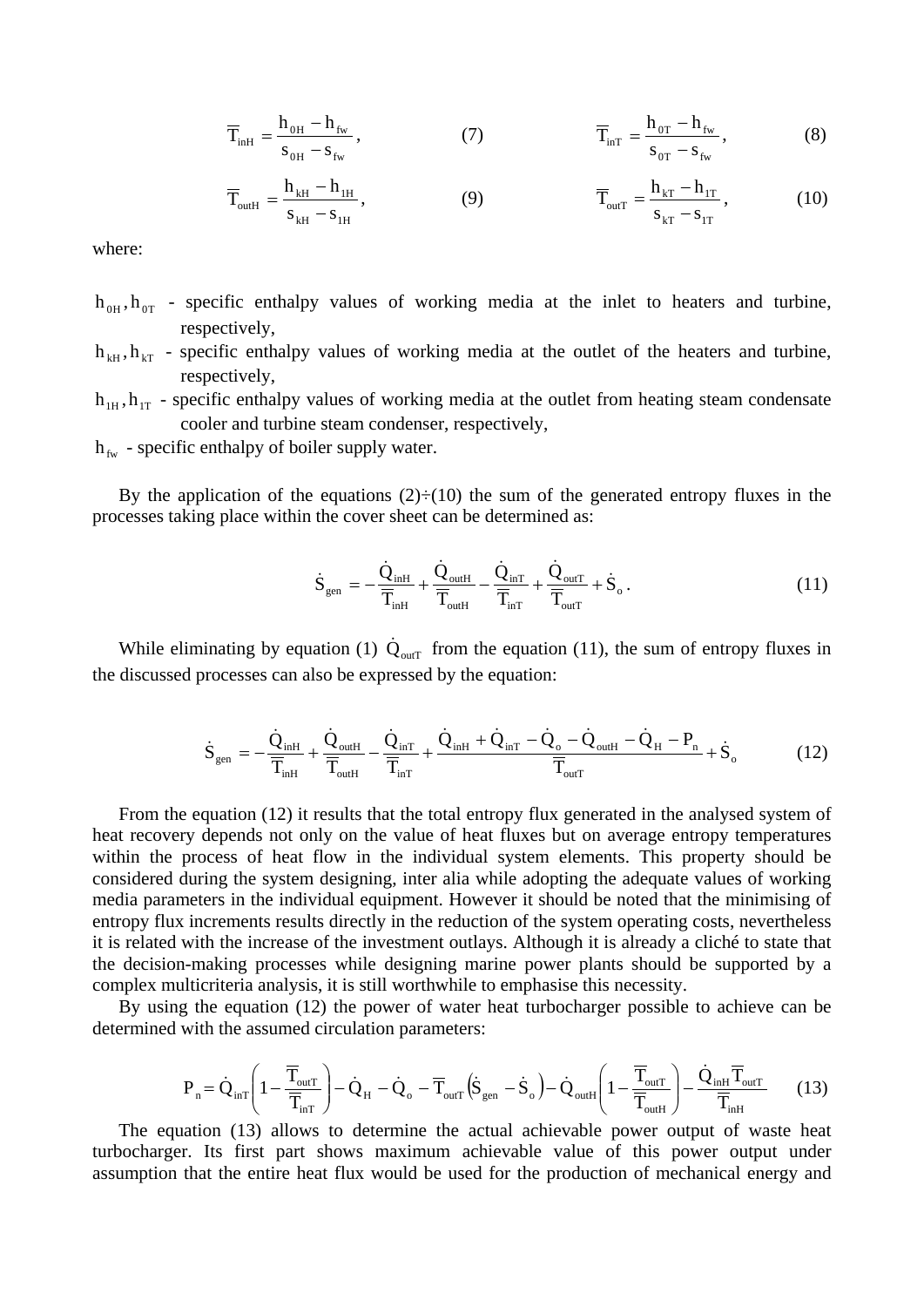that no heat losses to the environment occur, whereas the processes taking place are not accompanied by entropy increase. By use of the above models it is relatively simple to determine the optimum parameters of working media in the individual points of transformations.

# **3. Entropic Analysis of Selected Equipment of Steam and Mechanical Energy Generation System**

While analysing the processes taking place in marine waste heat boilers there should be distinguished three functional types of heat exchange section. These are, in case of the most complex and extended system, supply water exhaust gas heater, separating sections (high and lowpressure) and steam heater. The processes of heat exchange between heating exhaust gases and the media receiving heat are accompanied by working media entropy increase. It originates both from the heat flow process itself as well as from the pressure losses due to friction. The latter however are much smaller in comparison with the former ones. Thus they will be omitted here.

The entropy increase in waste heat boiler is equal to the sum of entropy increments of all bodies participating in the transformation:

$$
\sum \Delta S = \Delta S_{hm} + \Delta S_{eg} \tag{14}
$$

where:

 $\Delta S_{hm}$  - entropy increase of the heated medium (water and steam),

 $\Delta S_{\text{ee}}$  - exhaust gas entropy increase.

The increase of exhaust gas entropy flux is calculated under assumption of its constant specific heat capacity:

$$
\Delta \dot{\mathbf{S}}_{eg} = \int_{T_0}^{T_1} \frac{d\dot{Q}}{T} = \dot{m}_{eg} c_{peg} \int_{T_0}^{T_1} \frac{dT}{T} = \dot{m}_{eg} c_{peg} \ln \frac{T_1}{T_0},\tag{15}
$$

where:

 $T_0$ ,  $T_1$  - exhaust gas temperature in the beginning and end of the process,

 $c_{\text{peg}}$  - average specific heat capacity of exhaust gases,

 $\dot{m}_{eg}$  - exhaust gas mass flux.

The increase of entropy flux of water (steam-water mixture or overheated steam) should be calculated as the difference of specific entropy values at the outlet and inlet from the section under consideration "i" of the waste heat boiler:

$$
\Delta \dot{S}_{wi} = \dot{m}_{wi} \left( s_{1wi} - s_{0wi} \right),\tag{16}
$$

where:

 $\dot{m}_{w}$  - water mass flux,

 $s_{1wi}$ ,  $s_{0wi}$  - specific entropy value of the working medium at the outlet and inlet of the section under consideration.

The study [9] presents the results of exergetic analysis of the processes occurring in the marine waste heat boiler. Its completion required the determination of entropy increments in its individual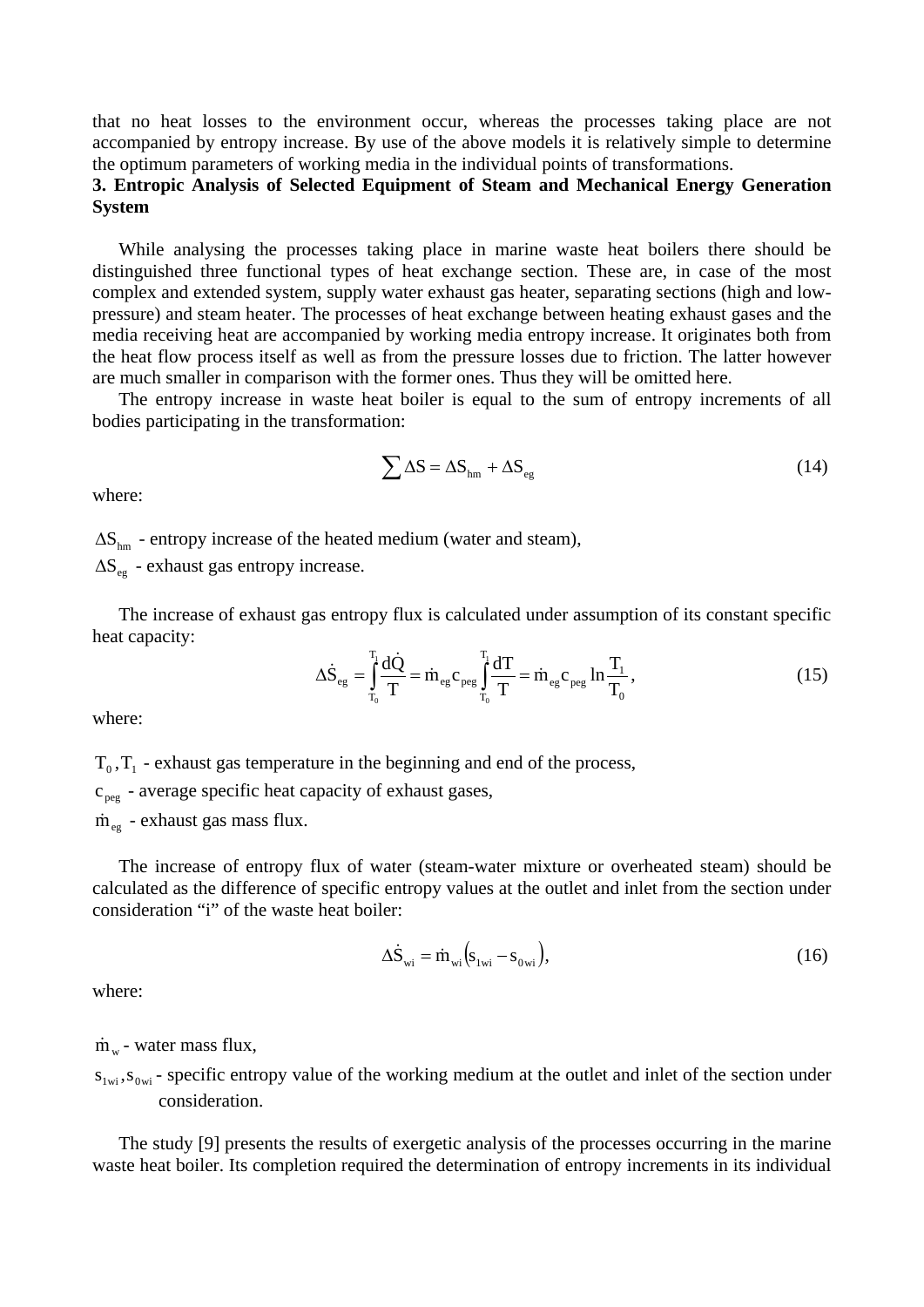sections. By use of the results of this analysis it can be stated that the biggest losses do take place in the evaporating section. These are related inter alia with the water properties, and more specifically with the relatively large value of evaporation specific enthalpy with the moderate pressure values of steam. Its reduction takes place along with the increase of stem in boiler, however, it leads to the reduction of the degree of the heat utilisation of the engine exhaust gases. Therefore it is of major importance while designing marine engine exhaust gas heat recovery systems to adopt the appropriate steam pressure.

By use of denominations in figure 2, the increase of entropy flux in steam separator can be determined as [9]:



*Fig 2. General diagram of steam separator* 

$$
\Delta \dot{S} = \dot{m}_{1s} \left[ x_1 s_{1s} + (1 - x_1) s_{1w} \right] + \dot{m}_{1w} s_{1w} - \dot{m}_{0fw} s_{0fw} - \dot{m}_{0sw} \left[ \frac{s_{0s}}{k_c} + s_{0w} \left( 1 - \frac{1}{k_c} \right) \right],
$$
 (17)

where:

 $\dot{m}_{1s}$ ,  $\dot{m}_{1w}$  - steam and water mass fluxes at the separator outlet,

 $\dot{m}_{0fw}$ ,  $\dot{m}_{0sw}$  - mass fluxes of feed water and steam-water mixture at the separator inlet,

 $s_{1s}$ ,  $s_{1w}$  - specific entropy of steam and water at the separator outlet,

 $s_{0s}$ ,  $s_{0w}$ ,  $s_{0fw}$  - specific entropy of steam, boiling water and feed water at separator inlet,

- $x_1$  steam dryness degree at separator outlet,
- $k_c$  number of circulations in boiler.

The adoption of the appropriate value of the number of circulations in boiler should be particularly emphasised. Adoption of too big value of this parameter results in the straight manner in the increase of the losses. On the other hand, too small value may lead to intensive sedimentation of boiler scale in boiler evaporating section.

The entropy increments in the surface heat exchangers can be calculated in the similar mode as in case of waste heat boiler. The simple method is reading of the relevant entropy values from the available tables or charts. It is also possible to assume constant specific heat capacity of a medium and calculating the entropy increase as:

$$
\Delta \dot{S} = \dot{m} c_p \ln \frac{T_1}{T_0},\tag{18}
$$

where:

m - medium mass flux,

 $c_n$  - medium specific heat capacity of medium,

 $T_1, T_0$  - medium temperature at the exchanger outlet and inlet, respectively.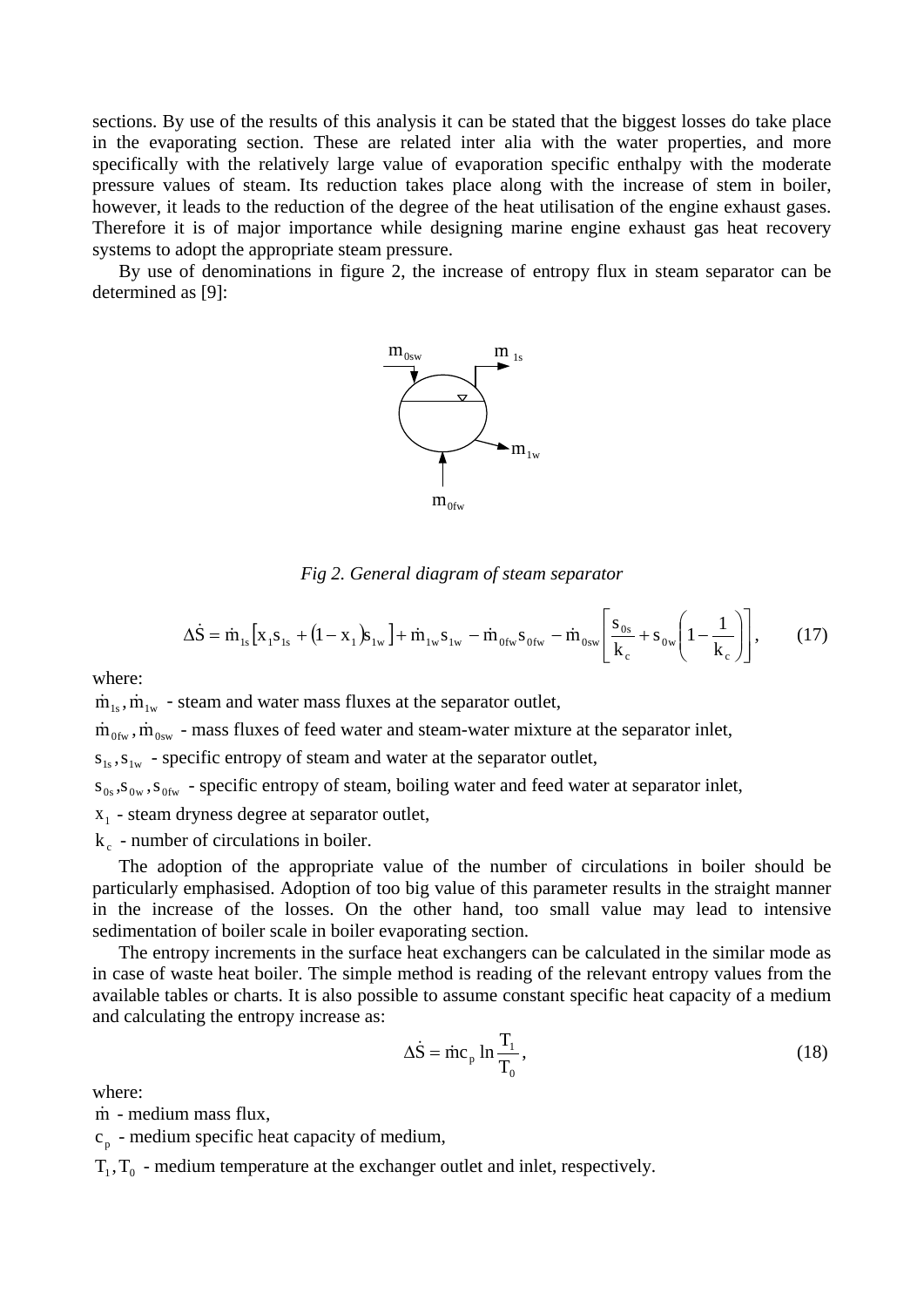Mixing-type heater, summing T-pipe and hotwell are the elements where, similar as in steam separator, the entropy increments are chiefly caused by the process of mixing of working media. Entropy increase in these elements can be determined on the basis of the readings taken from the appropriate entropy tables or charts of the individual media "i" at the inlet and outlet of the recovery system element under consideration. The entropy increase flux is determined by:

$$
\Delta \dot{S} = s_1 \sum_{1}^{n} \dot{m}_{0i} - \sum_{1}^{n} \dot{m}_{0i} s_{0i} , \qquad (19)
$$

where:

 $\dot{m}_{\alpha}$  - mass flux of i-medium at the inlet,

 $s_{0i}$  - specific entropy of i-medium at the inlet,

 $s_1$  - specific entropy of the mixture at the outlet,

n - number of media fluxes at the inlet.

The increase of entropy flux in throttle valve can be determined as:

$$
\Delta \dot{S} = \dot{m}(s_1 - s_0),\tag{20}
$$

where:

m - medium mass flux,

 $s<sub>1</sub>, s<sub>0</sub>$  - medium specific entropy values at the outlet and inlet.

In the effect of friction in the steam turbine the expansion process is not isentropic. In the result the actual expansion work is less than isentropic expansion work and the process itself is a source of irrecoverable exergy losses.

The entropy value can be taken from the diagram of i-s for steam or calculate them basing on the appropriate relations as functions of eg pressure and temperature of steam in the relevant points of process taking place in the turbine.

The liquid specific entropy increase in pump can be expressed by formula [9]:

$$
\Delta s = v(p_1 - p_0) \frac{1}{\overline{T}} \left( \frac{1}{\eta_i} - 1 \right),\tag{21}
$$

where:

v - liquid specific volume,

 $p_1, p_0$  - pressure at delivery and suction side,

 $\overline{T}$  - averaged liquid temperature.

 $\eta_i$  - pump internal efficiency.

#### **Conclusions**

Although the enthalpy method allows to determine the effectiveness of energy transformation in the designed installation, it does not allow to determine clearly the places where energy losses occur or size of these losses.

The restriction of energy losses is of particular importance while designing the waste energy recovery systems in view of small exergy of this energy sources.

The entropy method allows to determine the energy losses in the individual processes and locations of the performance of the thermodynamic transformations which in consequence allows to take actions aiming at their reduction.